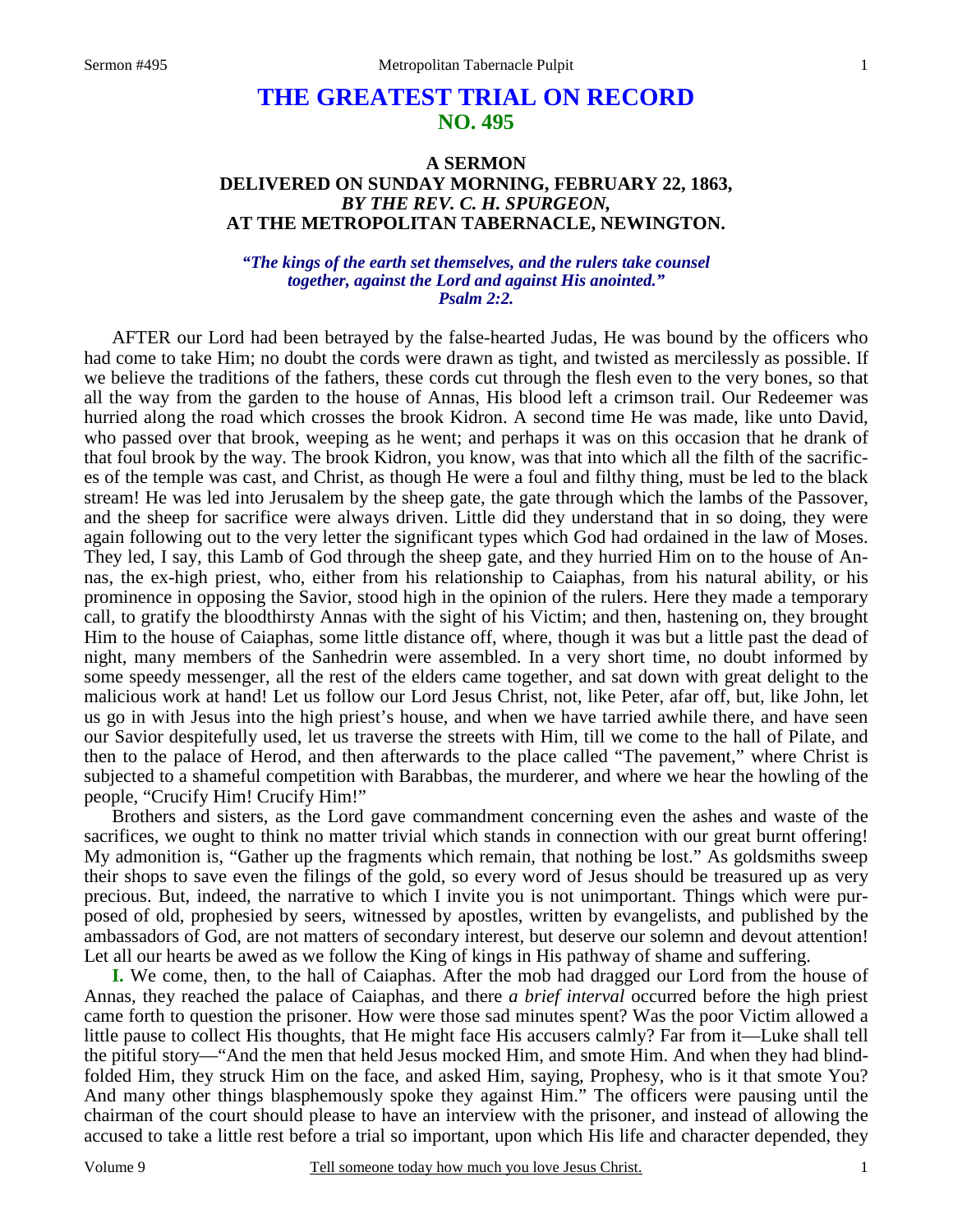spend all the time in venting their bitter malice upon Him! Observe how they insult His claim to the Messiahship! In effect, they mock Him thus—"You claim to be a prophet like Moses; You know things to come; if You are sent of God, prove it by identifying Your foes; we will put You on trial, and test You, O man of Nazareth." They blindfold His eyes and then, smiting Him one after another, they bid Him exercise His prophetic gift for their amusement, and prophesy who it was that smote Him. Oh, shameful question! How gracious was the silence, for an answer might have withered them forever! The day *shall* come when all who smite Christ shall find that He *has* seen them, though they thought His eyes were blinded! The day shall come, blasphemer, worldling, careless man, when everything that you have done against Christ's cause, and Christ's people, shall be published before the eyes of men and angels—and Christ *shall answer* your question—and shall tell you who it is who smote Him! I speak to some this morning who have forgotten that Christ sees them; and they have ill-treated His people; they have spoken ill of His holy cause, saying, "How does God know? And is there knowledge in the Most High?" I tell you, the Judge of men shall, before long, point you out, and make you, to your shame and confusion, confess that you smote the Savior when you smote His Church!

This preliminary mockery being over, *Caiaphas, the high priest came in*. He began, at once, to interrogate the Lord prior to the public trial, doubtless with the view of catching Him in His speech. The high priest asked Him, first, of his *disciples*. We do not know what questions he asked; perhaps they were something like these—"What do You mean, to allow a rabble to follow You wherever You go? Who are You, that You should have 12 persons always attending You, and calling You Master? Do You intend to make these the leaders of a band of men? Are these to be Your lieutenants, to raise a host on Your behalf? Or do You pretend to be a prophet, and are these the sons of the prophets who follow You, as Elisha did Elijah? Moreover, *where* are they? Where are Your gallant followers? If You are a good man, why are they not here to bear witness to You? Where have they gone? Are they not ashamed of their folly, now that Your promises of honor all end in shame?" The high priest, "asked Him of His disciples." Our Lord Jesus, on this point, said not a syllable. Why this silence? Because it is not for our Advocate to accuse His disciples! He might have answered, "Well do you ask, 'Where are they?' The cowards forsook Me! When one proved a traitor, the rest took to their heels. You ask, 'Where are My disciples?' *There is one yonder,* sitting by the fire, warming his hands, the same who just now denied Me with an oath." But no, He would not utter a word of accusation; He whose lips are mighty to intercede *for* His people, will never speak *against* them! Let Satan slander, but Christ pleads! The accuser of the brothers and sisters is the prince of this world—the Prince of peace is always our Advocate before the eternal throne!

The high priest next shifted his ground, and asked Him concerning *His doctrine—*what it was that He taught—whether what He taught did not contradict the original teachings of their great lawgiver Moses—and whether He had not railed at the Pharisees, reviled the Scribes, and exposed the rulers. The Master gave a noble answer. Truth is never shamefaced—He boldly points to His public life as His best answer. "I spoke openly to the world; I always taught in the synagogue, and in the temple, where the Jews always resort; and in secret have I said nothing. Why ask Me? Ask them who heard Me, what I have said unto them: behold, they know what I said." No sophistries—no attempt at evasion—the best armor for the truth is her own naked breast! He had preached in the market places, on the mountain's brow, and in the temple courts; nothing had been done in a corner. Happy is the man who can make so noble a defense! Where is the weakness in such a harness? Where can the arrow pierce the man arrayed in so complete an armor? Little did that arch-knave Caiaphas gain by his crafty questioning. For the rest of the questioning, our Lord Jesus said not a word in self-defense; He knew that it availed not for a lamb to plead with wolves; He was well aware that whatever He said would be misconstrued and made a fresh source of accusation, and He willed, moreover, to fulfill the prophecy, "He is brought as a lamb to the slaughter, and as a sheep before her shearers is dumb, so He opened not His mouth." But what power He exerted in thus remaining silent! Perhaps nothing displays more fully the omnipotence of Christ than this power of self-control! Control the Deity? What power less than divine can attempt the task? Behold, my brothers and sisters, the Son of God does more than rule the winds, and command the waves, He restrains *Himself*. And when a word, a whisper, would have refuted His foes, and swept them to their eternal destruction, He "opened not His mouth." He who opened His mouth for His enemies, will not utter a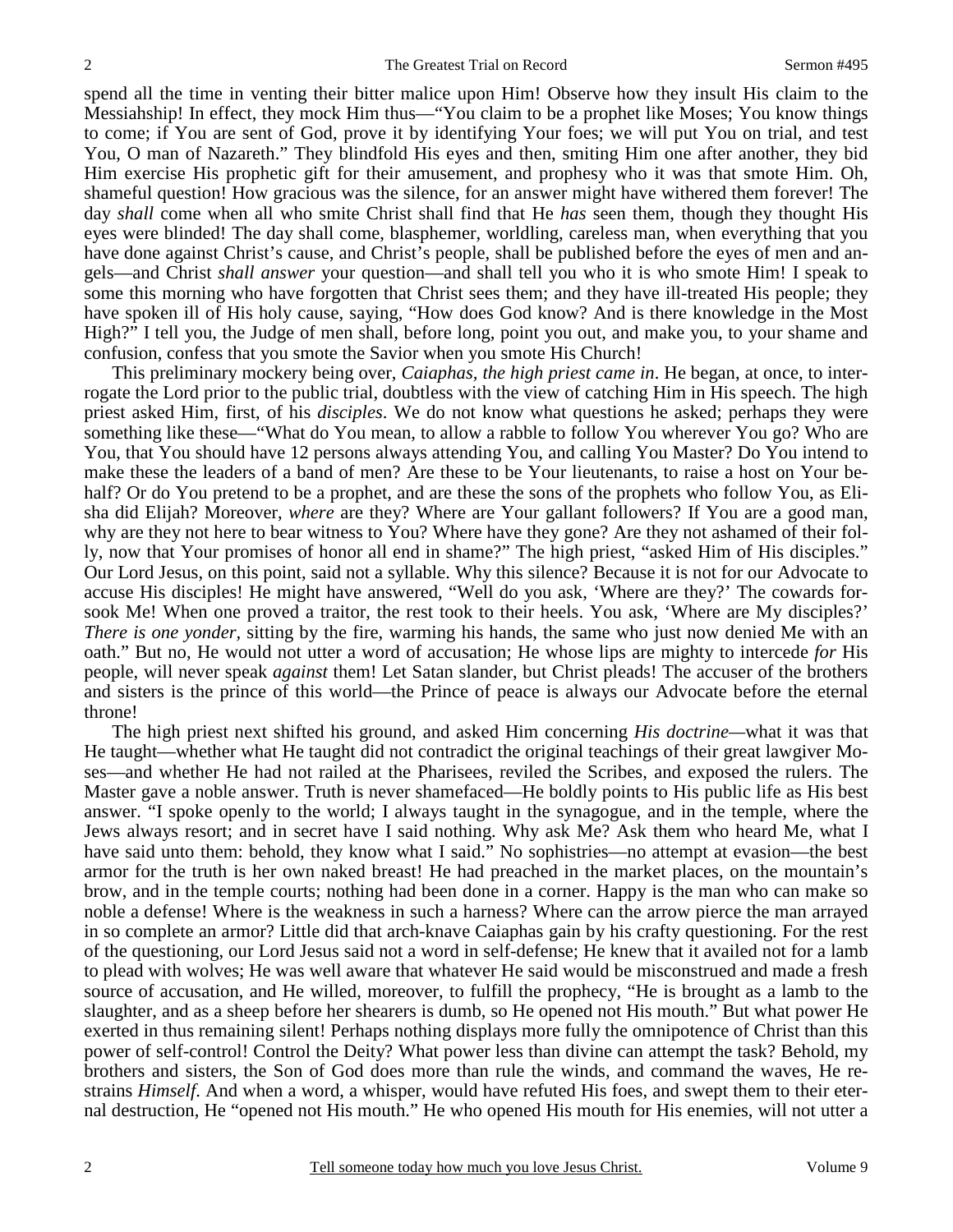word for Himself! If ever silence were more than golden, it is this deep silence under infinite provocation!

During this preliminary examination, our Lord allowed an outrage which needs a passing notice. When He had said, "Ask them who hear Me," some over-zealous person in the crowd struck Him in the face. The margin in John 18:22 very properly corrects our version, and renders the passage, "with a rod." Now, considering that our blessed Lord suffered so much, this one little particular might seem unimportant, only it happens to be the subject of prophecy in the book of Micah 5:1, "They shall smite the Judge of Israel with a rod upon the cheek." This smiting, while under trial, is peculiarly atrocious. To strike a man while he is pleading in his own defense, would surely be a violation of the laws even of barbarians! It brought Paul's blood into his face and made him lose his balance when the high priest ordered them to smite him on the mouth. I think I hear his words of burning indignation—"God shall smite you, you whited wall; for do you sit to judge me after the law, and command me to be smitten contrary to the law?" How soon the servant loses his temper! How far more glorious the meekness of the Master! What a contrast do these gentle words afford us—"If I have spoken evil, bear witness to the evil. But if well, why do you smite Me?" This was such a concentrated infamy, to strike a man while pleading for his life, that it well deserved the notice both of evangelist and prophet.

But now, *the court are all sitting;* the members of the great Sanhedrin are all in their various places, and Christ is brought forth for the public trial before the highest ecclesiastical court. It is, mark you, a foregone conclusion that by hook or crook they will find Him guilty! They scour the neighborhood for witnesses. There were fellows to be found in Jerusalem, like those who in the olden times frequented the Old Bailey—"straw witnesses"—who were ready to be bought on either side, and, provided they were well paid, would swear to anything! But for all this, though the witnesses were ready to perjure themselves, they could not agree with one another; being heard separately, their tales did not tally! At last, two came with some degree of similarity in their witness; they were both liars, but for once the two liars had struck the same note. They declared that He said, "I will destroy this temple that is made with hands, and within three days I will build another made without hands," (Mark 14:58). Now, here was, first, misquotation. He never said, "I will destroy the temple." His words were, "Destroy this temple, and in three days I will raise it up." See how they add to His words, and twist them to their own ends? Then again, they not only misquoted the words, but they misrepresented the sense, willfully, because He spoke concerning the *temple of His body,* and not the literal temple in which they worshipped; and this they must have known. He said, "Destroy this temple"—and the accompanying action might have showed them that He meant His own body, which was raised by His glorious resurrection after destruction upon the cross. Let us add that even when thus misrepresented, the witness was not sufficient as the foundation for a capital charge. Surely there could be nothing worthy of death in a man's saying, "Destroy this temple, and I will build it in three days." A person might make use of those words a thousand times over—he might be very foolish, but he would not be guilty of death for such an offense! But where men have made up their minds to hate Christ, they will hate Him without a cause. Oh, you who are adversaries of Christ—and there are some such here today—I know you try to invent some excuse for your opposition to His holy religion! You forge a hundred lies! But you know that your witness is not true, and the trial in your conscience, through which you pass the Savior, is but a mock one! Oh that you were wise, and would understand Him to be what He is, and submit yourselves to Him now.

Finding that their witness, even when tortured to the highest degree, was not strong enough, *the high priest,* to get matter of accusation, *commanded Him* by the Most High God to answer whether He was the Christ, "the Son of the Blessed." Being thus entreated, our Master would not set us an example of cowardice—He spoke to purpose—He said, *"I am,"* (Mark 14:62), and then, to show how fully He knew this to be true, He added, "You shall see the Son of man sitting on the right hand of power, and coming in the clouds of heaven." I cannot understand what Unitarians do with this incident! Christ was put to death on a charge of blasphemy, for having declared Himself to be the Son of God. Was not that the time when any sensible person would have denied the accusation? If He had not really claimed to be the Son of God, would He not *now* have spoken? Would He not *now*, once and for all, have delivered our minds from the mistake under which we are laboring, if, indeed, it is a mistake, that He is the Son of God? But no, He seals it with His blood! He bears open testimony before the herd of His accusers! "I am." I *am* the Son of God, and I *am* the sent one of the Most High. Now, now the thing is done! They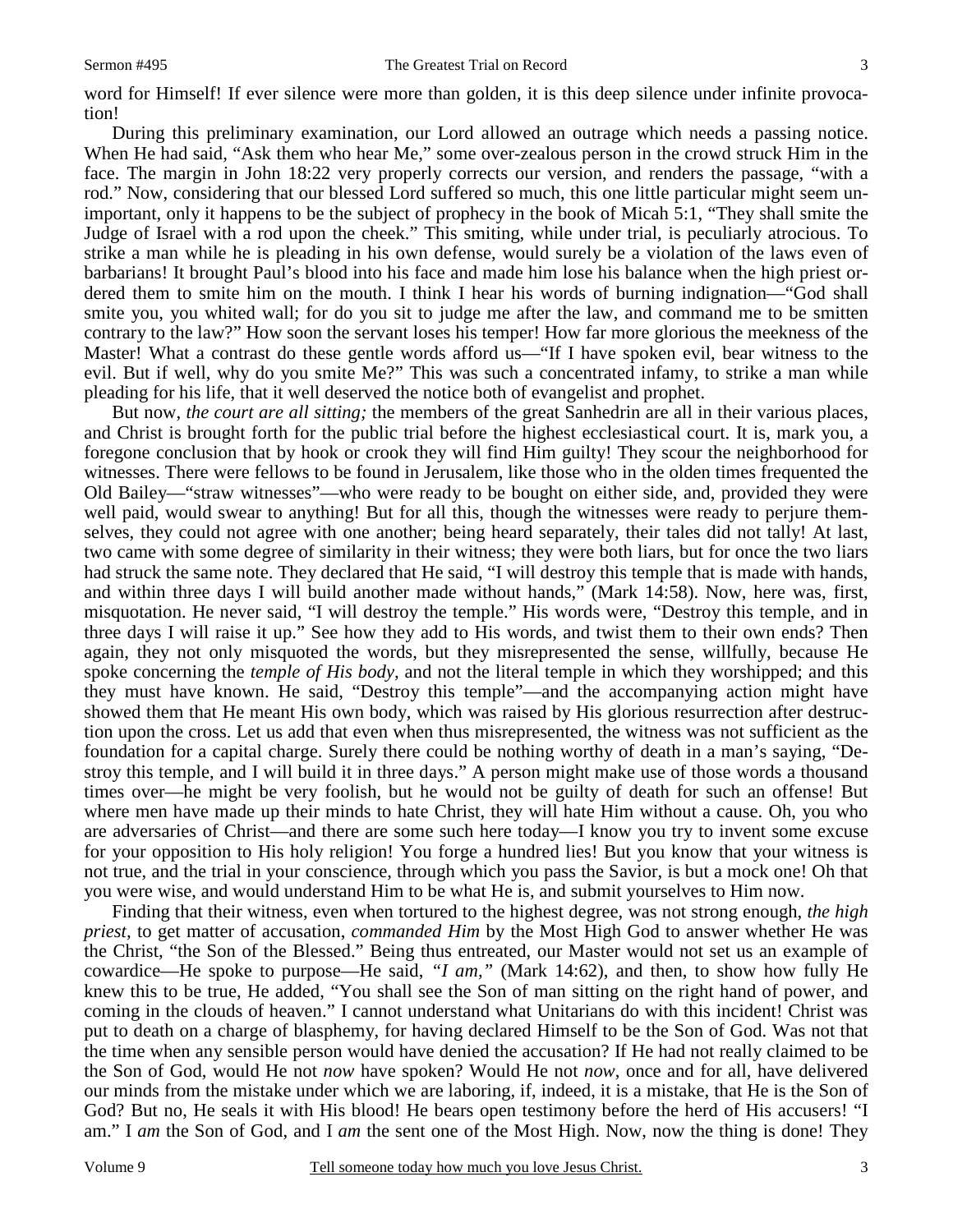need no further evidence! The judge, forgetting the impartiality which becomes his station, pretends to be amazingly struck with horror, tears his garments, turns round to ask his co-assessors whether they need any further witness, and they, all too ready, hold up their hands in token of unanimity and our precious Master is at once condemned to die! Ah, brothers and sisters—and no sooner condemned, than the high priest, stepping down from his divan, spits in His face! And then, the Sanhedrin follow, and smite Him on His cheeks; and then, they turn Him down to the rabble who had gathered in the court, and they buffet Him from one to the other, and spit upon His blessed cheeks, and smite Him; and then, they play the old game again, which they had learned so well before the trial came on; they blindfold Him for a second time, place Him in a chair, and as they smite Him with their fists, they cry, "Prophet! Prophet! Prophet! Who is it that smote You? Prophesy unto us!" And thus, the Savior passed a second time through that most brutal and humiliating treatment. If we had tears, if we had sympathies, if we had hearts—we would prepare to shed those tears, to awake those sympathies, and break those hearts *now!* O Lord of life and glory! How shamefully were You treated by those who pretended to be the curators of holy truth, the conservators of integrity, and the teachers of the law!

Having thus sketched the trial as briefly as I could, let me just say that throughout the whole of this trial before the ecclesiastical tribunal, it is manifest that they did all they could to pour contempt upon His two claims—to Deity and to Messiahship. Now, friends, this morning—this morning, as truly as on that eventful occasion—you and I must decide on which of the two sides we are on. Either this day we must cheerfully acknowledge His Godhead, and accept Him also as the Messiah, the Savior promised of old to us, or else we must take our post with those who are the adversaries of God and of His Christ! Will you ask yourself the question, on which side will you now stand? I pray you, do not think that Christ's Deity needs any further proof than that which this one court gives. My dear friends, there is no religion under heaven, no false religion, which would have dared to hazard such a statement—for that yonder man who was spit upon, and buffeted, was none other than Incarnate God! No false religion would venture to draw upon the credulity of its followers to that extent. What? That man there who speaks not a word, who is mocked, despised, rejected, made nothing of—what?—He is "very God of very God?" You do not find Mohammed, nor any false prophet, asking any person to believe a doctrine so extraordinary! They know too well that there is a limit, even to human faith, and they have not ventured upon such a marvelous assertion as this, that yonder despised man is none other than the Upholder of all things! No false religion would have taught a truth so humbling to him who is its founder and lord! Besides, it is not in the power of any man-made religion to have conceived such a thought! That Deity should willingly submit to be spit upon to redeem those whose mouths vented the spittle! In what book do you read such a wonder as this? We have pictures drawn from imagination—we have been enchanted along romantic pages—and we have marvelled at the creative flights of human genius; but where did you ever read such a thought as this—"God was made flesh and dwelt among us"? He was despised, scourged, mocked, treated as though He were the offscouring of all things? He was brutally treated, worse than a dog, and all out of pure Love to His enemies? Why, the thought is such a great one, so God-like; the compassion in it is so divine, that it *must* be true! None but God could have thought of such a thing as this stoop from the highest throne in heaven to the cross of deepest shame and woe! And do you think that if the doctrine of the cross were not true, such effects would follow from it? Would those South Sea Islands, once red with the blood of cannibalism, be now the abode of sacred song and peace? Would this island, once itself the place of naked savages, be what it is, through the influence of the benign gospel of God, if that gospel were a lie? Ah, hallowed mistake, indeed, to produce such peaceful, such blessed, such lasting, such divine results! Ah, He *is* God! The thing is *not* false! And that He is Messiah, who shall doubt? If God *should* send a prophet, what better prophet could you desire? What character would you seek to have exhibited more completely Human and divine? What sort of a Savior would you wish for? What could better satisfy the cravings of conscience? Who could commend Himself more fully to the affections of the heart? He must be, we feel at once, as we see Him, one alone by Himself, with no competitor—He *must* be the Messiah of God!

Come, now, sirs, on which side will you set yourselves? Will you smite Him? I put the question— "Who is it that will smite Him this day? Who is it that will spit upon Him this day?" "I will not," says one, "but I do not accept nor believe in Him." In *that,* you smite Him, fool! "I do not hate Him," says another, "but I am not saved by Him." In refusing His love, you smite Him! Whoever among you will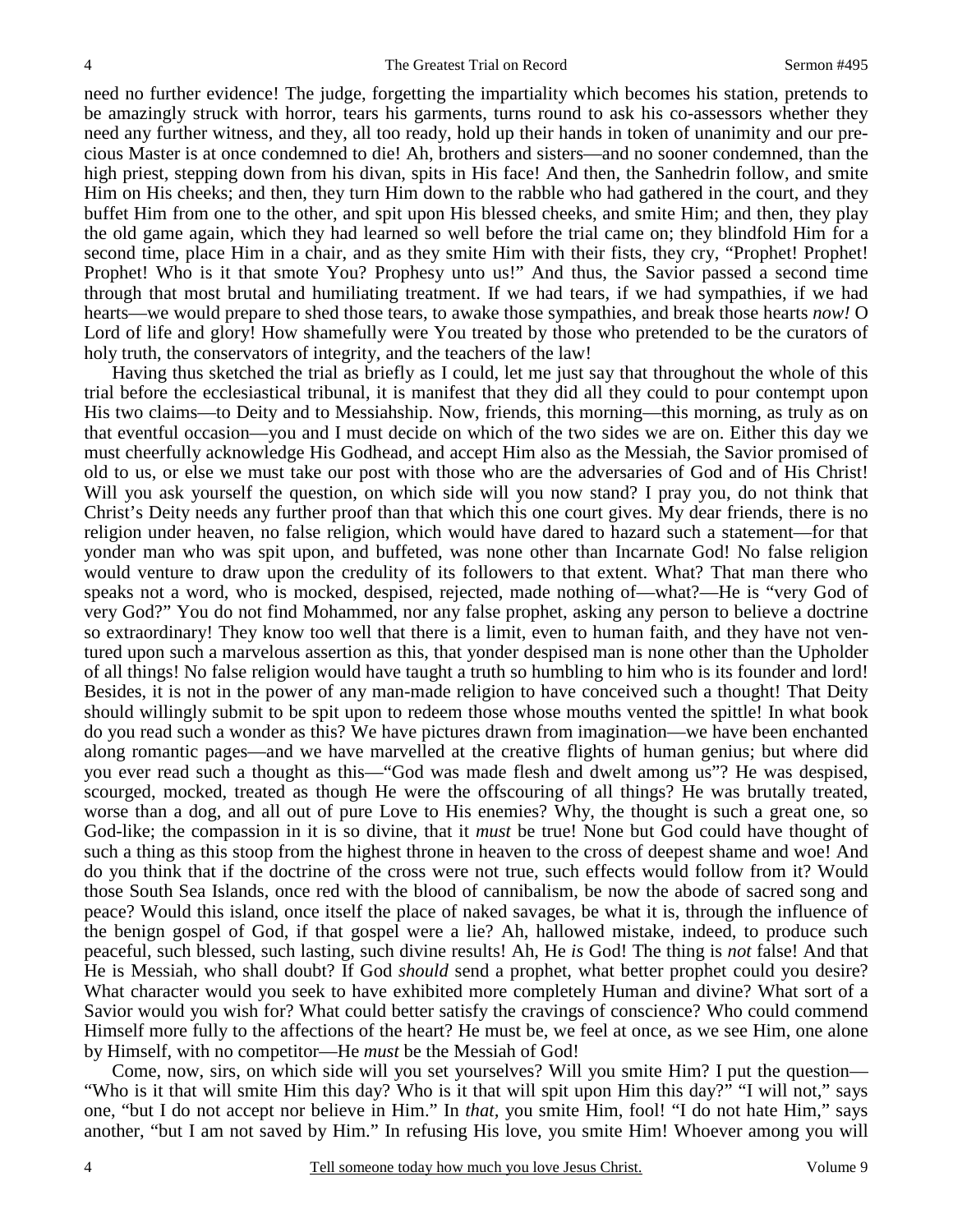not trust Him with your soul—in *that,* you smite Him, smite Him in the most tender part—since you impugn His love and power to save! Oh, "Kiss the Son, lest He be angry, and you perish from the way, when His wrath is kindled but a little." That suffering man stands in the place of everyone who will believe on Him. Trust Him! Trust Him!—you have then accepted Him as your God, as your Messiah! Refuse to trust Him—you have smitten Him; and you may think it little to do this today—but when He rides upon the clouds of heaven, you will see your sin in its true light, and you will shudder to think that you ever could have refused *Him* who now reigns, "King of kings, and Lord of lords." God help you to accept Him, as your God and Christ, today!

**II.** But our time flies too rapidly, and we must hasten with it, and accompany our Savior to another place.

The Romans had taken away from the Jews the power to put a person to death. The Jews sometimes still did it, but they did it, as in the case of Stephen, by popular tumult. Now, in our Savior's case, they could not do this because there was still a strong feeling in favor of Christ among the people. A feeling so strong, that had they not been bribed by the rulers, they would never have said, "Crucify Him! Crucify Him!" You will remember that the priests and rulers did not arrest Him on the feast day, "lest," they said, "There be a tumult among the people." Besides, the Jewish way of putting a person to death was by stoning—therefore, unless there was a sufficient number of persons who hated Him, a person would never get put to death at all. That is why the method of putting to death by stoning was chosen, because if a person was generally thought to be innocent, very few persons would stone him, and although he would be somewhat maimed, his life might possibly be spared. They thought, therefore, the Savior might escape as He did at other times, when they took up stones to stone Him. Moreover, they desired to put Him to the death of the accursed; they would identify Him with slaves, and criminals, and hang him like the Canaanite kings of old! Therefore, they took him away to Pilate. The distance was about a mile. He was bound in the same cruel manner, and was doubtless cut by the cords, He had already suffered most dreadfully; remember the bloody sweat of last Sunday week; then, remember that He has already twice been beaten; and He is now hurried along, without any rest or refreshment, just as the morning is breaking, along the streets to the palace where Pilate lived, perhaps the tower of Antonia, close to the temple itself—we are not quite sure. He is bound and they hurry Him along the road; and here the Roman writers supply a great number of particulars of anguish out of their very fertile imaginations. After they had brought Him there, a difficulty occurred. These holy people, these very righteous elders, could not come into the company of Pilate, because Pilate, being a Gentile, would defile them! Now, there was a broad space outside the palace, like a raised platform, called "The pavement," where Pilate was likely to sit on those high days, that he might not touch these blessed Jews! So he came out on the pavement, and they, themselves, went not into the hall, but remained before "The pavement." Always notice that sinners who can swallow camels will strain at gnats! Crowds of men who will do great sins are very much afraid of committing some little things which they think will affect their religion! Notice, that many a man who is a big thief during the week, will ease his conscience by rigid Sabbatarianism when the day comes round; in fact, most hypocrites run for shelter to some close observance of days, ceremonies and observations—when they have slighted the weightier matters of the law!

Well, Pilate receives Jesus bound. The charge brought against Him was not, of course, blasphemy; Pilate would have laughed at that, and declined all interference. They accused Him of stirring up sedition, pretending to be a king, and teaching that it was not right to pay tribute to Caesar. This last charge was a clear and manifest lie! *He,* refuse to pay tribute? Did not He send to the fish's mouth to get the money? He, say that Caesar must not have his due? Did He not tell the Herodians—"Render unto Caesar the things that are Caesar's?" *He,* stir up a sedition?—the man that had "not where to lay His head?" *He,*  pretend to snatch the diadem from Caesar?—He, the man who hid Himself when the people would have taken Him by force and made Him a king? Nothing can be more atrociously false! Pilate examines him, and discovers at once, both from His silence, and from His answer, that He is a most extraordinary person. He perceives that the kingdom which Jesus claims is something supernatural; He cannot understand it. He asks Him what He came into the world for—the reply puzzles and amazes him, "To bear witness to the truth," says Jesus. Now, that was a thing no Roman understood—for a hundred years before Pilate came, Jugurtha said of the city of Rome, "A city for sale"—bribery, corruption, lies, treachery, villainy—these were the gods of Rome, and *truth* had fled the seven hills! The very meaning of the word

5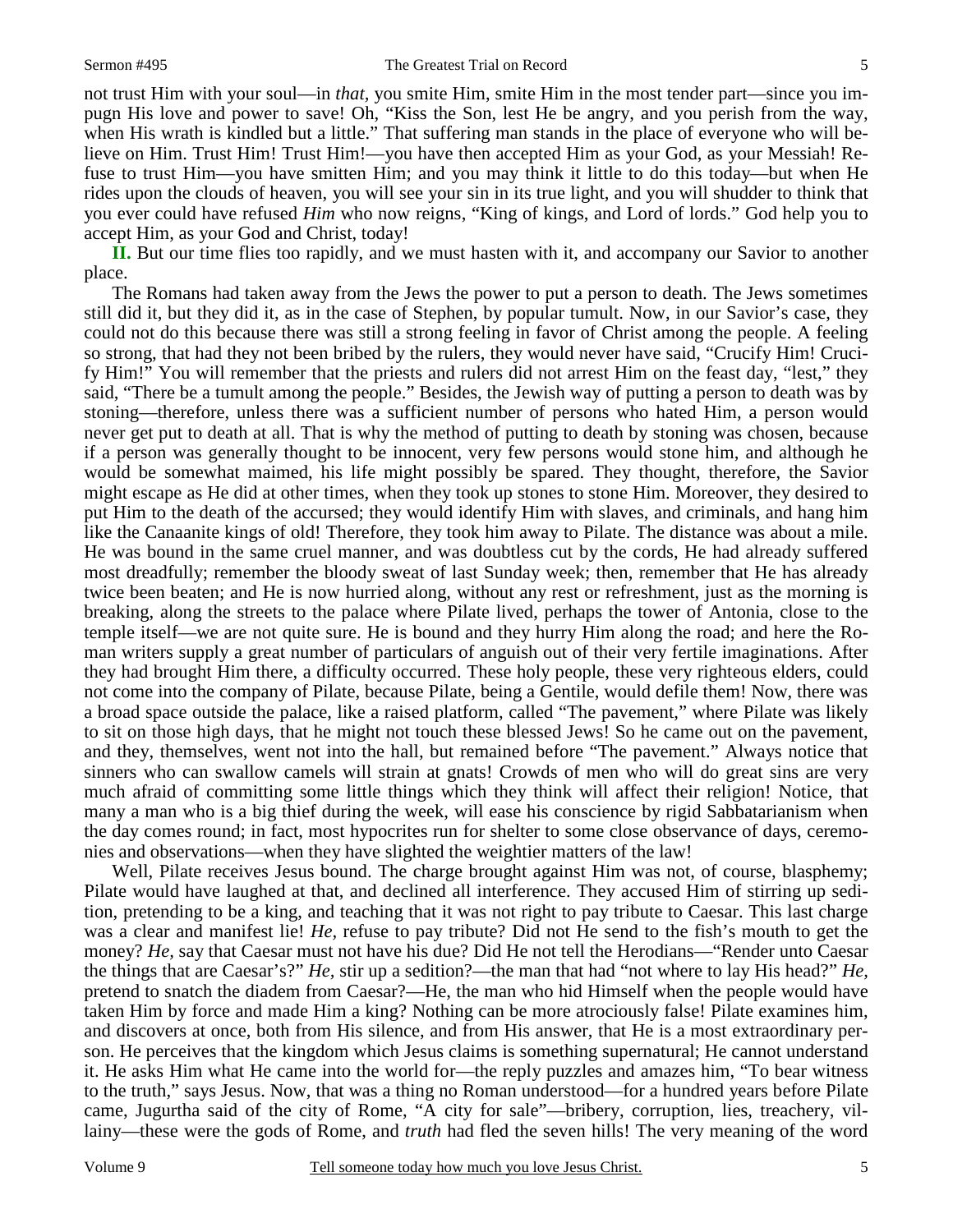was scarcely known! So Pilate turned on his heel and said, "What is truth?" As much as to say, "I am the procurator of this part of the country. All I care for is money. What's truth?" I do not think he asked the question, "What *is* truth?" as some preach from it, as if he seriously desired to know what it really was, for surely he would have paused for the divine reply and not have gone away from Christ the moment afterwards. He said, "Pshaw! What's truth?" Yet, there was something so amazing about the prisoner, that his wife's dream, and her message—"See that you have nothing to do with this just person," all worked upon the superstitious fears of this very weak-minded ruler. So he went back and told the Jews a second time, "I find no fault in Him." And when they said, "He stirs up the people, teaching throughout all Jewry, beginning at Galilee to this place." Pilate caught at that word, "Galilee." "Now," he thought, "I will be rid of this man. The people shall have their way, and yet, I will not be guilty." "Galilee?" he said. "Why, Herod is ruler there; you had better take Him to Herod at once." He thus gained two or three points—he made Herod his friend—he hoped to exonerate himself of his crime—and yet please the mob. Away they go to Herod! Oh, I think I see that blessed Lamb of God again hounded through the streets! Did you ever read such a tale? No martyr, even in Bloody Mary's time, was ever harried thus as the Savior was. We must not think that His agonies were all confined to the cross—they were endured in those streets—in those innumerable blows, and kicks, and strikes with the fist, that He had to bear! They took Him before Herod and Herod, having heard of His miracles, thought to see some wonderful thing, some piece of jugglery, done in his presence. And when Christ refused to speak, and would not plead before, "that fox," at all, Herod treated Him with a sneer. "They made nothing of Him." Can you picture the scene? Herod, his captains, his lieutenants—and on down to the meanest soldiers—treat the Savior with a broad grin! "A pretty king," they seem to say. "More like a miserable beggar! Look at His cheeks, all bruised where they have been smiting Him—is that the color of royalty's complexion? Look," they say, "He is emaciated. He is covered with blood, as though He had been sweating drops of blood all night. Is *that* the imperial purple?" And so, they "made nothing of Him," and despised His kingship. And Herod said, "Bring out that costly white robe. If He is a king, let us dress Him so," and so the white robe is put on Him—not a purple one—that, Pilate put on afterwards. He has two robes put on Him—the one put on by the Jews, the other by the Gentiles, seeming to be a fit comment on that passage in Solomon's Song, where the spouse says, "My beloved is white and ruddy"—white with the gorgeous robe which marked Him King of the Jews, and then, red with the purple robe which Pilate afterwards cast upon His shoulders, which proved him King of nations, too! And so Herod and his men of war, after treating Jesus as shamefully as they could, looking at Him as some madman more fit for Bedlam than elsewhere, sent Him back again to Pilate. Oh, can you not follow Him? You need no great imagination—as you see them dragging Him back again! It is another journey along those streets; another scene of shameful tumult, bitter scorn, and cruel smiting. Why, He dies a hundred deaths, my brothers and sisters, it is not *one*—it is death on death the Savior bears, as He is dragged from tribunal to tribunal!

Look, they bring Him to Pilate a second time! Pilate again is anxious to save Him; he says, "I have found no fault in this man touching those things whereof you accuse Him—no, and neither Herod—I will therefore release Him!" "No, no," they say, and they clamor greatly. He proposes a cruel alternative, which yet He meant for tender mercy. "I will therefore chastise Him, and let Him go." He gave Him over to his executioners to be scourged. The Roman scourge was, as I have explained before, a most dreadful instrument. It was made of the sinews of oxen, and little sharp pieces of bone which, you know, cause the most frightful lacerations if by accident you even run your hand over them. Little sharp pieces, splinters of bone, were intertwisted here and there among the sinews. Every time the lash came down, some of these pieces of bone went right into the flesh and tore off heavy large pieces, and not only the blood but the very flesh would be rent away! The Savior was tied to the column and thus beaten; He had been beaten before—but this of the Roman executioner was probably the most severe of His whippings. After Pilate had beaten Him, he gave Him up to the soldiers for a short time, that they might complete the mockery, and so be able to witness that Pilate had no idea of the royalty of Jesus, and no complicity in any supposed treason. The soldiers put a crown of thorns on His head, and bowed before Him and spat on Him; they put a reed in His hands; they drove the crown of thorns into His temples; they covered Him with a purple robe. And then, Pilate brought Him out, saying, "Behold the man!" I believe he did it out of pity. He thought, "Now, I have wounded Him, and cut Him to pieces. I will not kill Him. This sight will move their hearts." Oh, that *Ecce Homo* ought to have melted their hearts, if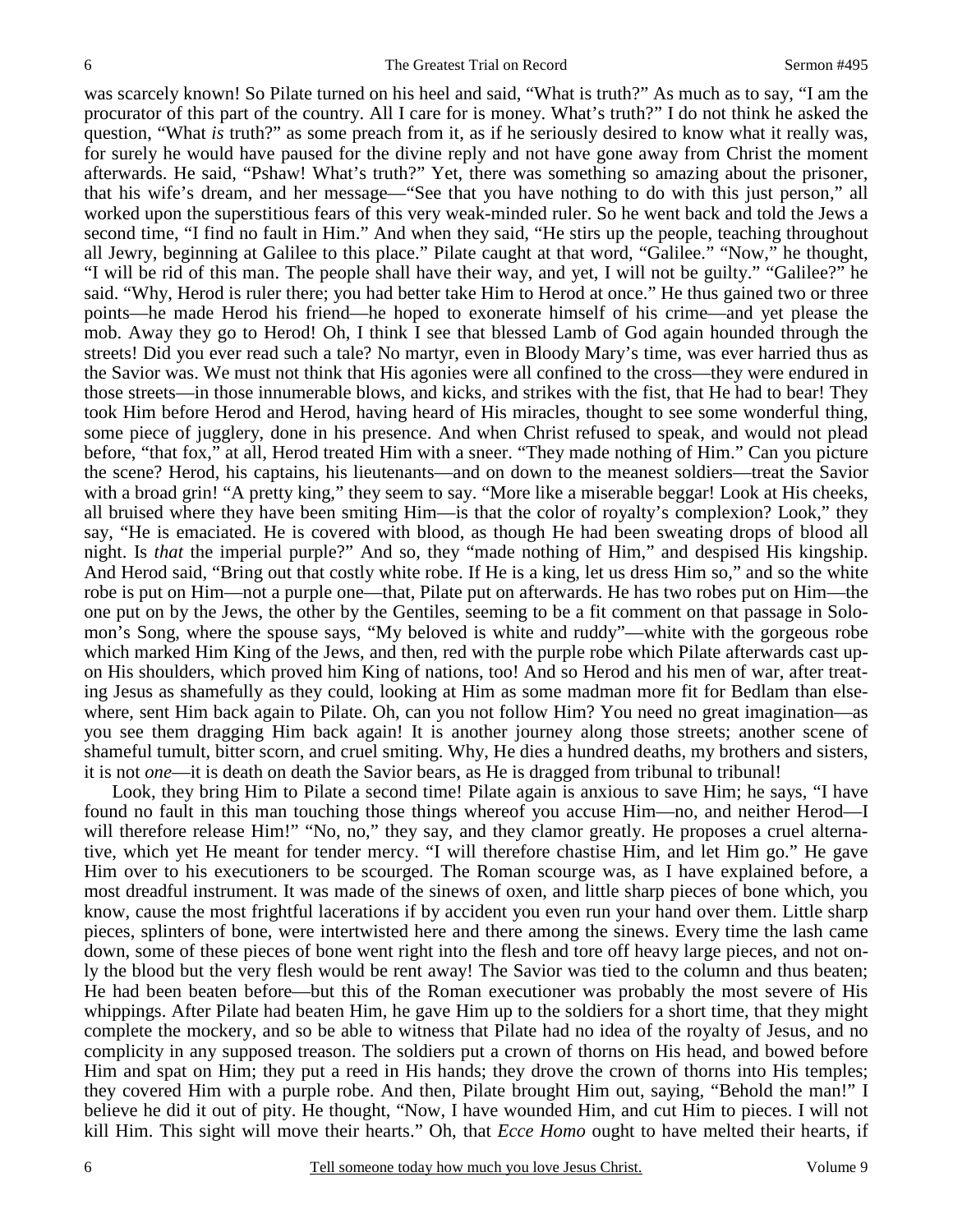Satan had not made them harder than flints, and sterner than steel! But no, they cry, "Crucify Him! Crucify Him!" So Pilate listens to them again, and they change their tune. "He has spoken blasphemy." This was a wrong charge to bring—for Pilate, having his superstition again aroused—is even more afraid to put him to death! And he comes out again, and says, "I find no fault in Him." What a strong contest between good and evil in that man's heart! But they cried out again, "If you let this man go, you are not Caesar's friend." They hit the mark this time, and he yields to their clamor; he brings forth a basin of water, and he washes his hands before them all, and he says, "I am innocent of the blood of this just person. You see to it." A poor way of escaping! That water could not wash the blood from his hands, though *their* cry did bring the blood on *their heads*—"His blood be on us, and on our children." When that is done, Pilate takes the last desperate step of sitting down on the pavement in royal state; he condemns Jesus and bids them take Him away. But before He is taken to execution, the dogs of war shall snap at Him again. The Jews, no doubt, having bribed the soldiers to excessive zeal of scorn, they a second time—(oh, mark this! Perhaps you thought this happened only once. This is the *fifth* time He has thus been treated)—the soldiers took Him back again, and once more they mocked Him, once more they spat upon Him, and treated Him shamefully! So, you see, the first time was when He first went to the house of Caiaphas; then after He was condemned there; then Herod and His men of war; then Pilate after the scourging; and then the soldiers, after the ultimate condemnation. Do you see, now, how manifestly, "He was despised and rejected of men, a man of sorrows, and acquainted with grief"? "We hid, as it were, our faces from Him; He was despised, and we esteemed Him not." I do not know when I ever more heartily wished to be eloquent than I do now. I am talking to my own lips, and saying, "Oh, that these lips had language worthy of the occasion!" I do but faintly sketch the scene; I cannot lay on the glowing colors. Oh, that I could set forth Your grief, You man of sorrows! God the Holy Spirit impress it on your memories, and on your souls, and help you pitifully to consider the griefs of your blessed Lord!

I will now leave this point, when I have made this practical application of it. Remember, dear friends that this day, as truly as on that early morning, a division must be made among us. Either you must this day accept Christ as your King, or else His blood will be on you! I bring my Master out before your eyes, and say to you, "Behold your King!" Are you willing to yield obedience to Him? He claims, first, your implicit faith in His merit—will you yield to that? He claims, next, that you will take Him to be Lord of your heart and that, as He shall be Lord within, so He shall be Lord without. Which shall it be? Will you choose Him *now?* Does the Holy Spirit in your soul—for without Him you never will—does the Holy Spirit say, "Bow the knee and take Him as your King?" Thank God, then! But if not, His blood is on you, to condemn you! *You* crucified Him—Pilate, Caiaphas, Herod, the Jews, and Romans, all meet in you! *You* scourged Him. *You* said, "Let Him be crucified." Do not say it was not so. In effect, you join their clamors when you refuse Him; when you go your way to your farm, and to your merchandise, and despise His l8ove and His blood—*you* do spiritually what *they* did literally—you despise the King of kings! Come to the fountain of His blood, and wash and be clean, by His grace!

**III.** But, we must close with a third remark. Christ really underwent yet a third trial. He was not only tried before the ecclesiastical and civil tribunals, but He was really tried before the great democratic tribunal, that is, the assembly of the people in the street.

You will say, "How?" Well, the trial was somewhat singular, but yet it was really a trial. Barabbas a thief, a felon, a murderer, a traitor—had been captured—he was probably one of a band of murderers who were accustomed to come up to Jerusalem at the time of the feast, carrying daggers under their cloaks to stab persons in the crowd, and rob them, and then, he would be gone again. Besides that, he had tried to stir up sedition, setting himself up possibly as a leader of the bandits. Christ was put into competition with this villain! The two were presented before the popular eye, and to the shame of manhood, to the disgrace of Adam's race, let it be remembered that the perfect, loving, tender, sympathizing, unselfish Savior was met with the word, "Crucify Him!" And Barabbas, the thief, was preferred. "Well," says one, "that was atrocious!" The same thing is put before *you this morning*—the very same thing! And every unregenerate man and woman will make the same choice that the Jews did—only those renewed by divine grace will act upon the contrary principle! I say, friend, this day, I put before you Christ Jesus, or your sins! The reason why many come not to Christ is because they cannot give up their lusts, their pleasures, their profits! Sin is Barabbas—sin is a thief—it will rob your soul of its life; it will rob